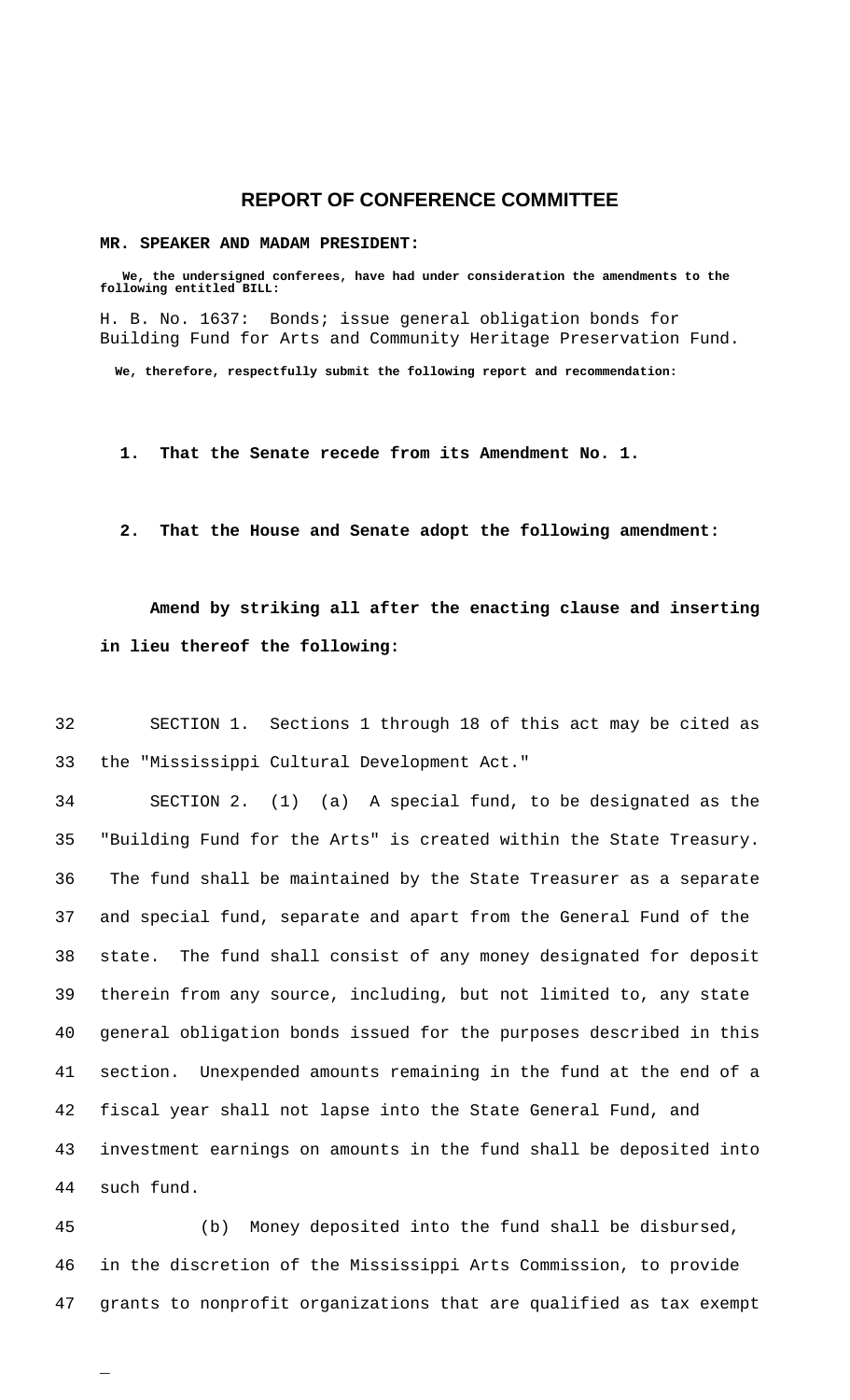under Section 501(c)(3) of the Internal Revenue Code and units of local government to pay the costs of:

 (i) Repair, upgrading, expansion, renovation or enhancement of existing buildings and facilities for the presentation, teaching or exhibition of the arts in any and all of its forms and furniture, equipment and/or technology for such buildings or facilities; or

 (ii) The development, construction, equipping and furnishing of an entertainment and film center and museum and completion of a sound stage project.

 (c) The entity to which such grants are made shall provide matching funds from local, federal or private sources equal to forty percent (40%) of the proposed project cost in order to be eligible for a grant under this section.

 (d) The maximum aggregate amount of monies in the special fund that may be used to provide grant funds to an entity or combination of entities under paragraph (b)(ii) shall not exceed One Million Dollars (\$1,000,000.00), and no monies in the special fund may be used to provide grant funds under paragraph (b)(ii) after July 1, 2003. The maximum aggregate amount of grant funds that may be provided to an entity or combination of entities under paragraph (b)(ii) during a fiscal year shall not exceed Five Hundred Thousand Dollars (\$500,000.00).

 (2) Amounts deposited into such special fund shall be disbursed to pay the costs of projects described in subsection (1) of this section. If any monies in the special fund are derived from proceeds of bonds issued under Sections 3 through 18 of this act and are not used within four (4) years after the date such bond proceeds are deposited into the special fund, then the Mississippi Arts Commission shall provide an accounting of such unused monies to the State Bond Commission.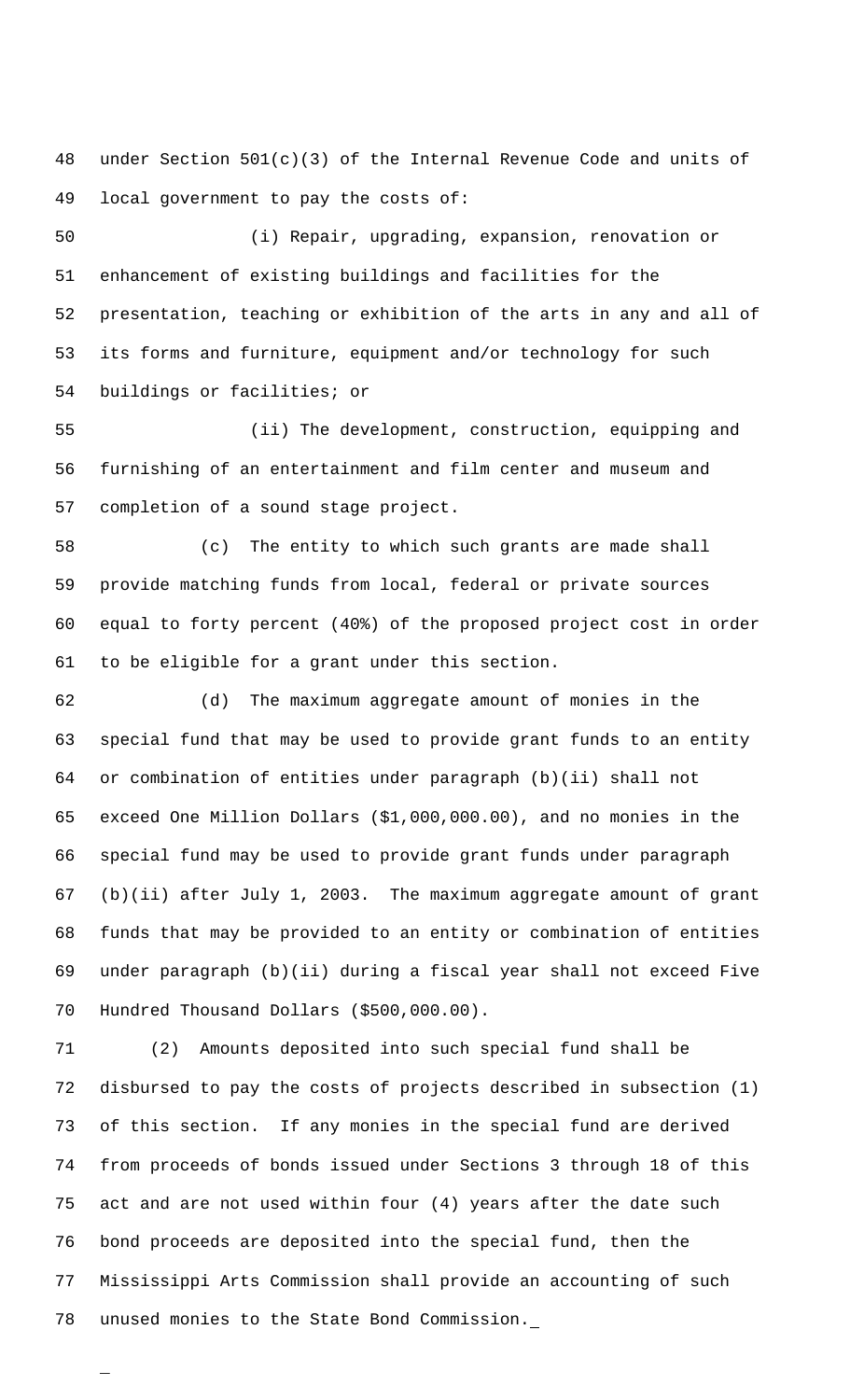(3) The Mississippi Arts Commission is expressly authorized and empowered to receive and expend any local or other source funds in connection with the expenditure of funds provided for in this section. The expenditure of money deposited into the special fund shall be under the direction of the Mississippi Arts Commission, and such funds shall be paid by the State Treasurer upon warrants issued by the Department of Finance and Administration upon request of the Mississippi Arts Commission, which warrants shall be issued upon requisitions signed by the Executive Director of the Mississippi Arts Commission or his or her designee.

 (4) The Mississippi Arts Commission shall adopt necessary rules and regulations to govern the administration of the program described in subsection (1) of this section, including, but not limited to, rules and regulations governing applications for grants and rules and regulations providing for the distribution of grant funds. The Mississippi Arts Commission shall comply with the provisions of the Mississippi Administrative Procedures Law. SECTION 3. As used in Sections 3 through 18 of this act, the

 following words shall have the meanings ascribed herein unless the context clearly requires otherwise:

 (a) "Accreted value" of any bonds means, as of any date of computation, an amount equal to the sum of (i) the stated initial value of such bond, plus (ii) the interest accrued thereon from the issue date to the date of computation at the rate, compounded semiannually, that is necessary to produce the approximate yield to maturity shown for bonds of the same maturity;

 (b) "State" means the State of Mississippi; and (c) "Commission" means the State Bond Commission. SECTION 4. (1) The Mississippi Arts Commission, at one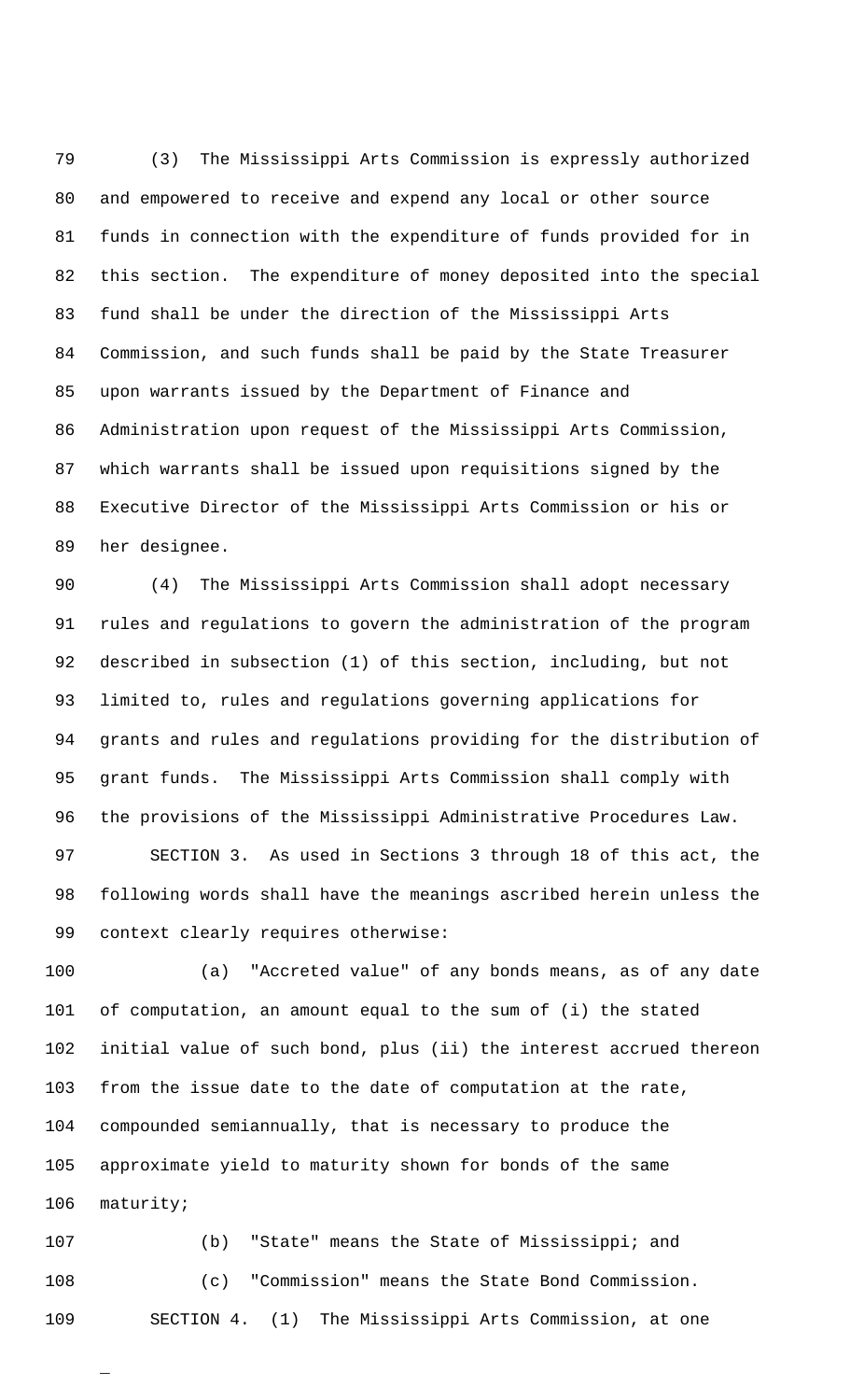time, or from time to time, may declare by resolution the necessity for issuance of general obligation bonds of the State of Mississippi to provide funds for the grant program authorized in Section 2 of this act. Upon the adoption of a resolution by the Mississippi Arts Commission, declaring the necessity for the issuance of any part or all of the general obligation bonds authorized by this section, the Mississippi Arts Commission shall deliver a certified copy of its resolution or resolutions to the commission. Upon receipt of such resolution, the commission, in its discretion, may act as the issuing agent, prescribe the form of the bonds, advertise for and accept bids, issue and sell the bonds so authorized to be sold and do any and all other things necessary and advisable in connection with the issuance and sale of such bonds. The total amount of bonds issued under Sections 3 through 18 of this act shall not exceed Seven Million Dollars (\$7,000,000.00).

 (2) The proceeds of bonds issued pursuant to Sections 3 through 18 of this act shall be deposited into the Building Fund for the Arts created pursuant to Section 2 of this act. Any investment earnings on bonds issued pursuant to Sections 3 through 18 of this act shall be used to pay debt service on bonds issued under Sections 3 through 18 of this act, in accordance with the proceedings authorizing issuance of such bonds.

 SECTION 5. The principal of and interest on the bonds authorized under Sections 3 through 18 of this act shall be payable in the manner provided in this section. Such bonds shall bear such date or dates, be in such denomination or denominations, bear interest at such rate or rates (not to exceed the limits set forth in Section 75-17-101, Mississippi Code of 1972), be payable at such place or places within or without the State of Mississippi, shall mature absolutely at such time or times not to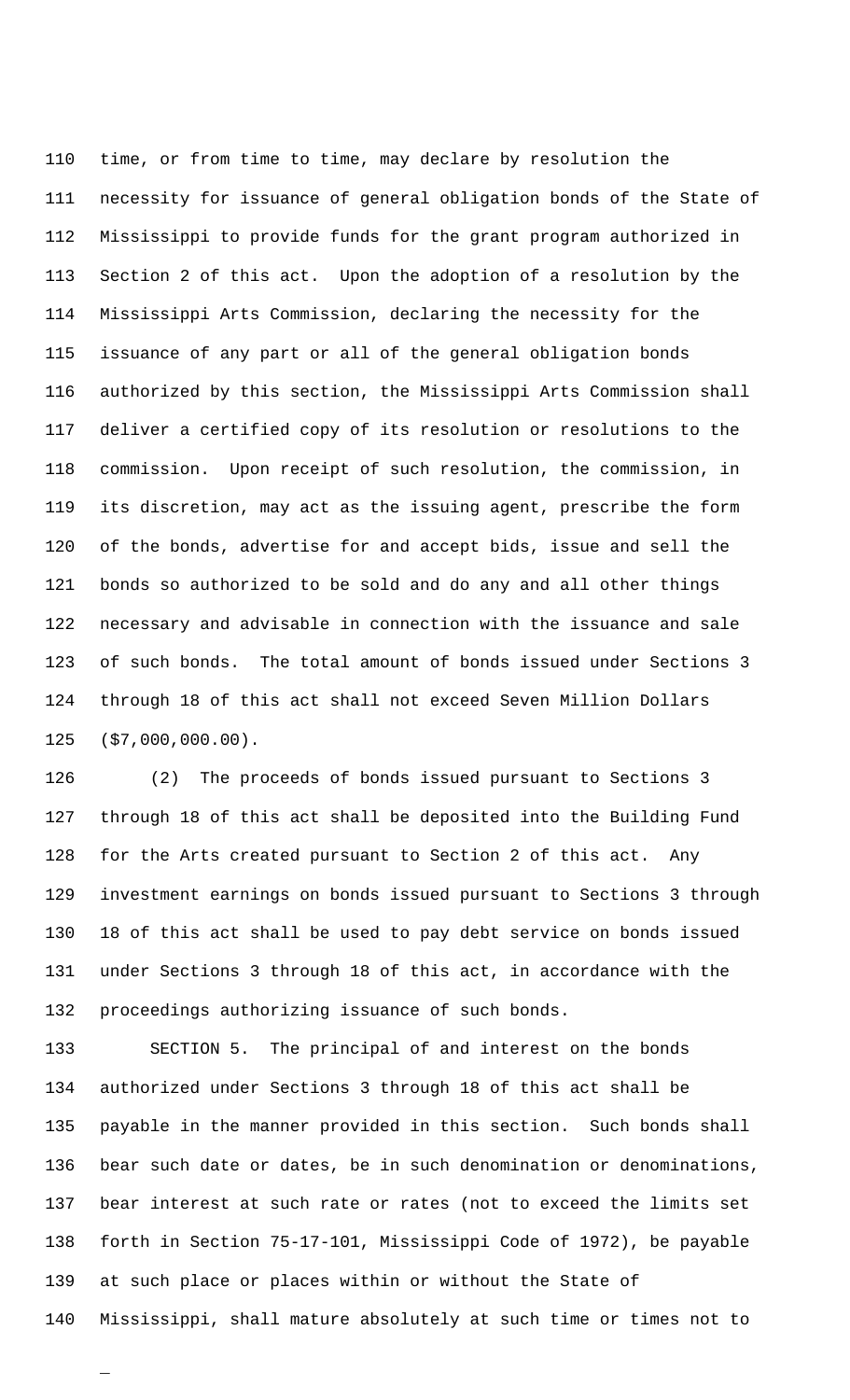exceed twenty-five (25) years from date of issue, be redeemable before maturity at such time or times and upon such terms, with or without premium, shall bear such registration privileges, and shall be substantially in such form, all as shall be determined by resolution of the commission.

 SECTION 6. The bonds authorized by Sections 3 through 18 of this act shall be signed by the chairman of the commission, or by his facsimile signature, and the official seal of the commission shall be affixed thereto, attested by the secretary of the commission. The interest coupons, if any, to be attached to such bonds may be executed by the facsimile signatures of such officers. Whenever any such bonds shall have been signed by the officials designated to sign the bonds who were in office at the time of such signing but who may have ceased to be such officers before the sale and delivery of such bonds, or who may not have been in office on the date such bonds may bear, the signatures of such officers upon such bonds and coupons shall nevertheless be valid and sufficient for all purposes and have the same effect as if the person so officially signing such bonds had remained in office until their delivery to the purchaser, or had been in office on the date such bonds may bear. However, notwithstanding anything herein to the contrary, such bonds may be issued as provided in the Registered Bond Act of the State of Mississippi. SECTION 7. All bonds and interest coupons issued under the provisions of Sections 3 through 18 of this act have all the qualities and incidents of negotiable instruments under the provisions of the Uniform Commercial Code, and in exercising the powers granted by Sections 3 through 18 of this act, the commission shall not be required to and need not comply with the provisions of the Uniform Commercial Code.

\_

SECTION 8. The commission shall act as the issuing agent for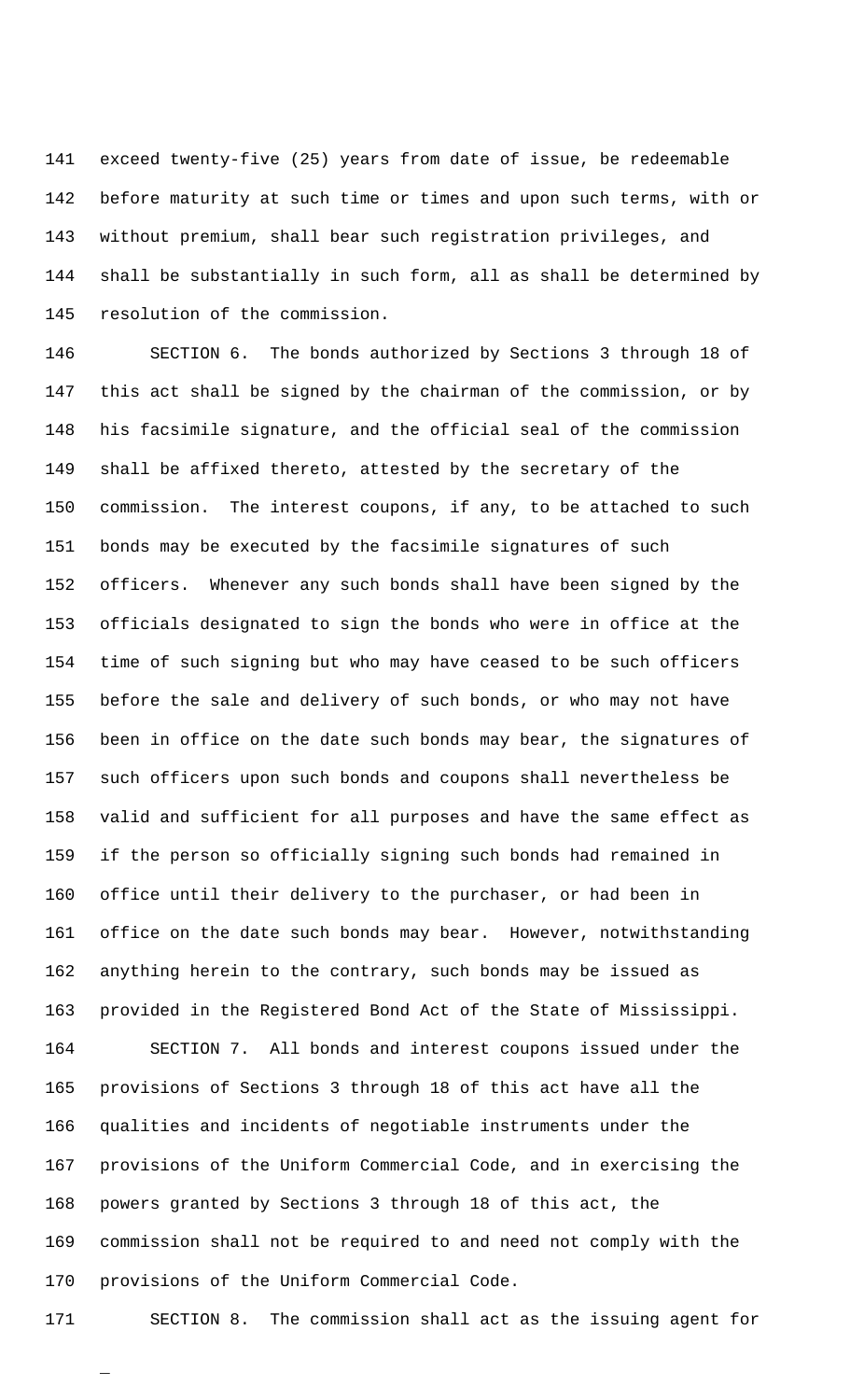the bonds authorized under Sections 3 through 18 of this act, prescribe the form of the bonds, advertise for and accept bids, issue and sell the bonds so authorized to be sold, pay all fees and costs incurred in such issuance and sale, and do any and all other things necessary and advisable in connection with the issuance and sale of such bonds. The commission is authorized and empowered to pay the costs that are incident to the sale, issuance and delivery of the bonds authorized under Sections 3 through 18 of this act from the proceeds derived from the sale of such bonds. 181 The commission shall sell such bonds on sealed bids at public sale, and for such price as it may determine to be for the best interest of the State of Mississippi, but no such sale shall be made at a price less than par plus accrued interest to the date of delivery of the bonds to the purchaser. All interest accruing on such bonds so issued shall be payable semiannually or annually; however, the first interest payment may be for any period of not more than one (1) year.

 Notice of the sale of any such bonds shall be published at least one time, not less than ten (10) days before the date of sale, and shall be so published in one or more newspapers published or having a general circulation in the City of Jackson, Mississippi, and in one or more other newspapers or financial journals with a national circulation, to be selected by the commission.

 The commission, when issuing any bonds under the authority of Sections 3 through 18 of this act, may provide that bonds, at the option of the State of Mississippi, may be called in for payment and redemption at the call price named therein and accrued interest on such date or dates named therein.

 SECTION 9. The bonds issued under the provisions of Sections 3 through 18 of this act are general obligations of the State of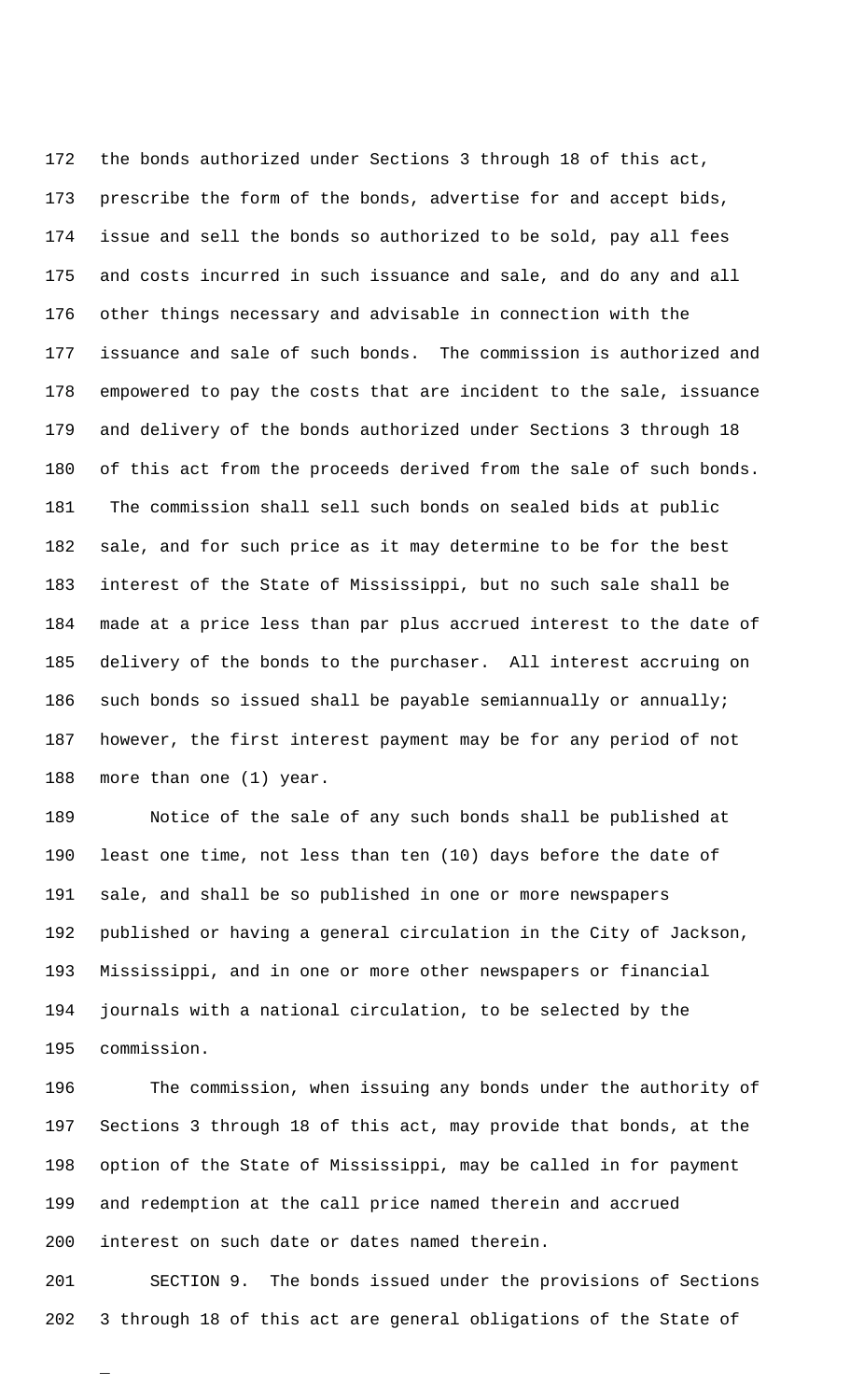Mississippi, and for the payment thereof the full faith and credit of the State of Mississippi is irrevocably pledged. If the funds appropriated by the Legislature are insufficient to pay the principal of and the interest on such bonds as they become due, then the deficiency shall be paid by the State Treasurer from any funds in the State Treasury not otherwise appropriated. All such bonds shall contain recitals on their faces substantially covering the provisions of this section.

 SECTION 10. Upon the issuance and sale of bonds under the provisions of Sections 3 through 18 of this act, the commission shall transfer the proceeds of any such sale or sales to the special fund created in Section 2 of this act. Except as otherwise provided in Section 2 of this act, the proceeds of such bonds shall be disbursed solely upon the order of the Department of Finance and Administration under such restrictions, if any, as may be contained in the resolution providing for the issuance of the bonds.

 SECTION 11. The bonds authorized under Sections 3 through 18 of this act may be issued without any other proceedings or the happening of any other conditions or things other than those proceedings, conditions and things which are specified or required by Sections 3 through 18 of this act. Any resolution providing for the issuance of bonds under the provisions of Sections 3 through 18 of this act shall become effective immediately upon its adoption by the commission, and any such resolution may be adopted at any regular or special meeting of the commission by a majority of its members.

 SECTION 12. The bonds authorized under the authority of Sections 3 through 18 of this act may be validated in the Chancery Court of the First Judicial District of Hinds County, Mississippi, in the manner and with the force and effect provided by Chapter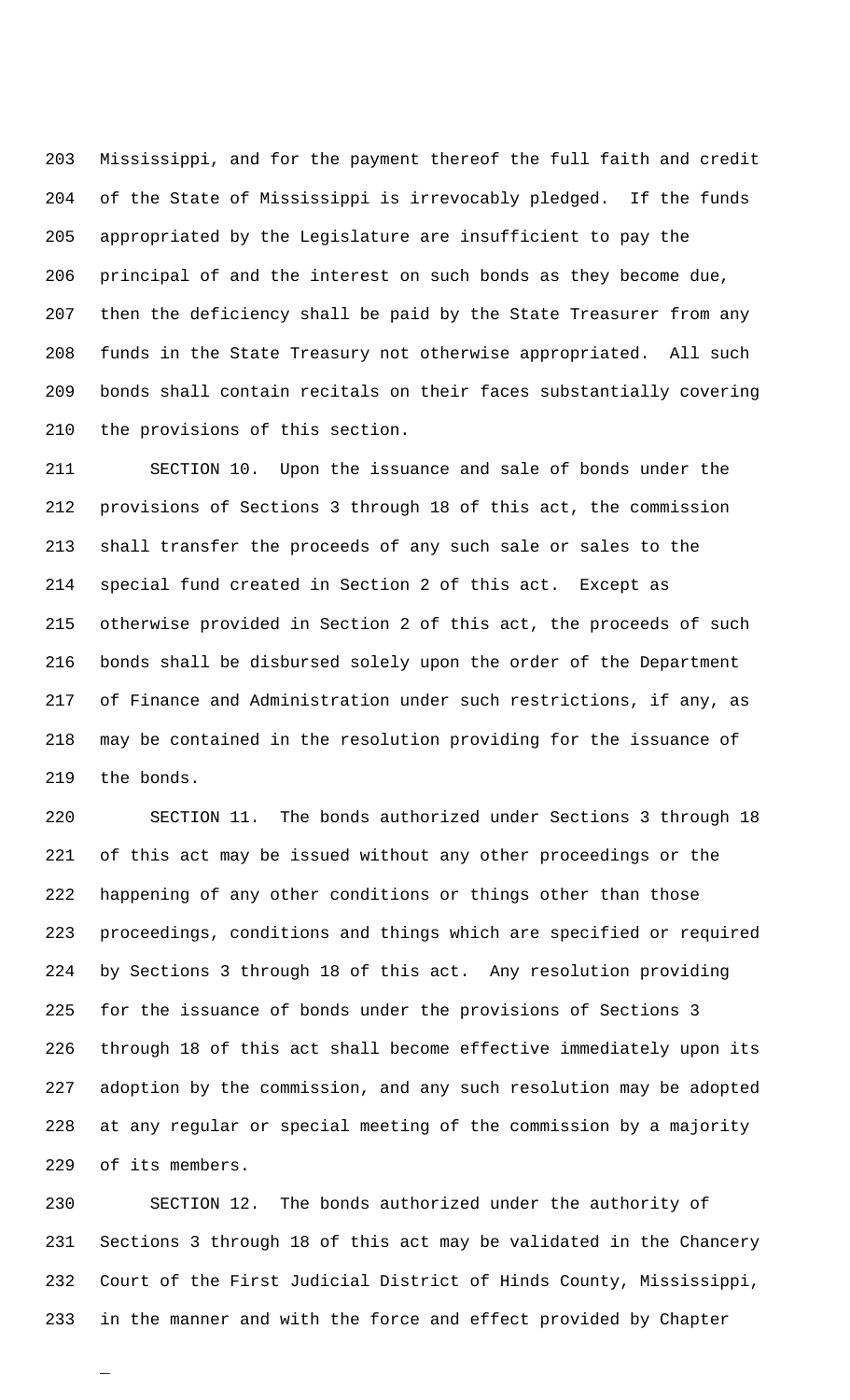13, Title 31, Mississippi Code of 1972, for the validation of county, municipal, school district and other bonds. The notice to taxpayers required by such statutes shall be published in a newspaper published or having a general circulation in the City of Jackson, Mississippi.

 SECTION 13. Any holder of bonds issued under the provisions of Sections 3 through 18 of this act or of any of the interest coupons pertaining thereto may, either at law or in equity, by suit, action, mandamus or other proceeding, protect and enforce any and all rights granted under Sections 3 through 18 of this act, or under such resolution, and may enforce and compel performance of all duties required by Sections 3 through 18 of this act to be performed, in order to provide for the payment of bonds and interest thereon.

 SECTION 14. All bonds issued under the provisions of Sections 3 through 18 of this act shall be legal investments for trustees and other fiduciaries, and for savings banks, trust companies and insurance companies organized under the laws of the State of Mississippi, and such bonds shall be legal securities which may be deposited with and shall be received by all public officers and bodies of this state and all municipalities and political subdivisions for the purpose of securing the deposit of public funds.

 SECTION 15. Bonds issued under the provisions of Sections 3 through 18 of this act and income therefrom shall be exempt from all taxation in the State of Mississippi.

 SECTION 16. The proceeds of the bonds issued under Sections 3 through 18 of this act shall be used solely for the purposes therein provided, including the costs incident to the issuance and sale of such bonds.

SECTION 17. The State Treasurer is authorized, without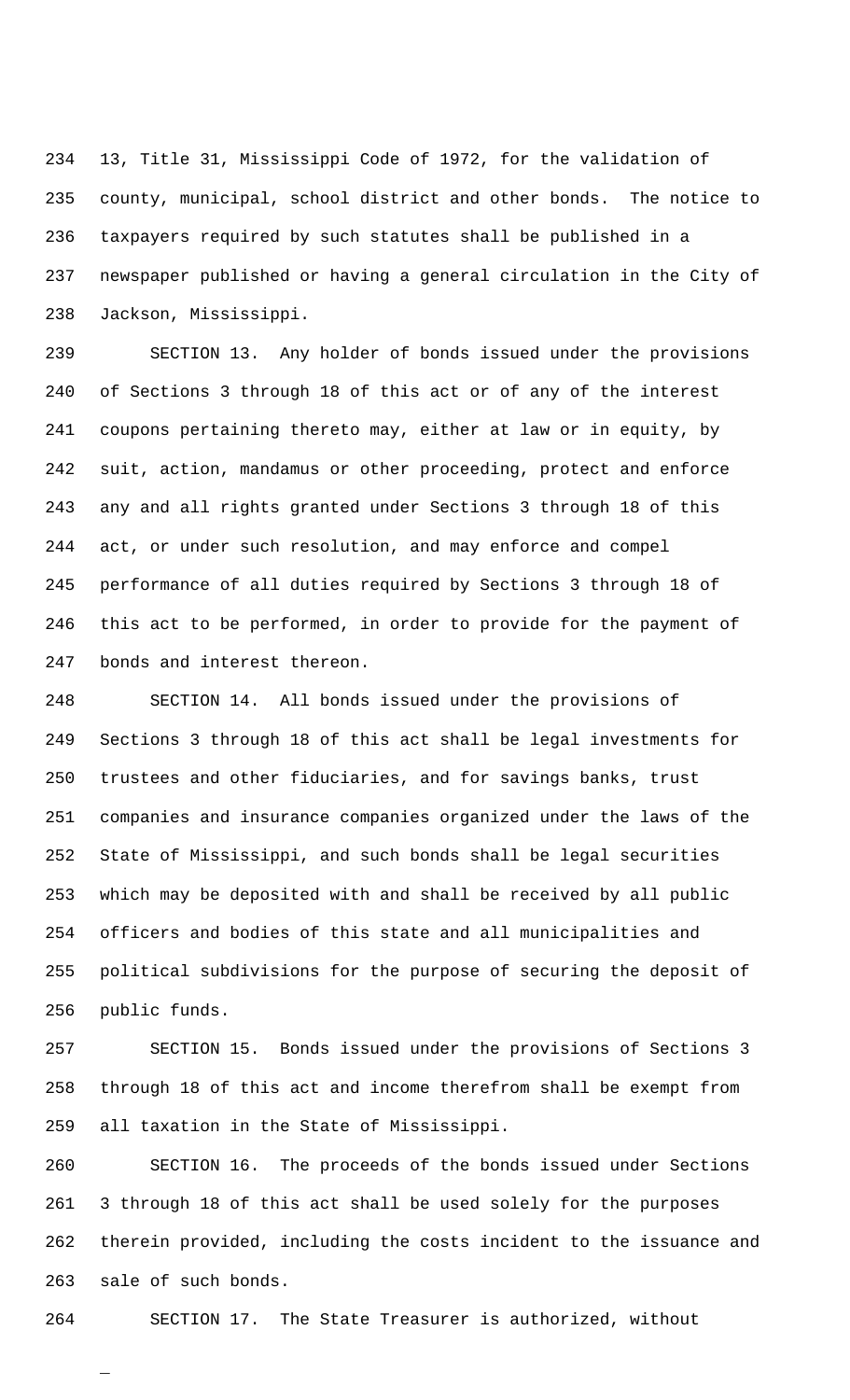further process of law, to certify to the Department of Finance and Administration the necessity for warrants, and the Department of Finance and Administration is authorized and directed to issue such warrants, in such amounts as may be necessary to pay when due the principal of, premium, if any, and interest on, or the accreted value of, all bonds issued under Sections 3 through 18 of 271 this act; and the State Treasurer shall forward the necessary amount to the designated place or places of payment of such bonds in ample time to discharge such bonds, or the interest thereon, on the due dates thereof.

 SECTION 18. Sections 3 through 18 of this act shall be deemed to be full and complete authority for the exercise of the powers therein granted, but Sections 3 through 18 of this act shall not be deemed to repeal or to be in derogation of any existing law of this state.

 SECTION 19. The Legislature recognizes that the heritage of Mississippi is reflected in the historic courthouses, schools, and other historic properties located in communities across the state. 283 The Legislature further recognizes that the preservation, restoration and interpretation of these historic properties is of great cultural, educational and economic importance to Mississippi.

 SECTION 20. As used in Sections 20 through 36 of this act, the following words shall have the meanings ascribed herein unless the context clearly requires otherwise:

 (a) "Board" means the Board of Trustees of the Department of Archives and History.

\_

 (b) "Certified local government" means a county or municipality in the State of Mississippi that has established its own historic preservation commission and program meeting federal and state standards and has obtained certification of such action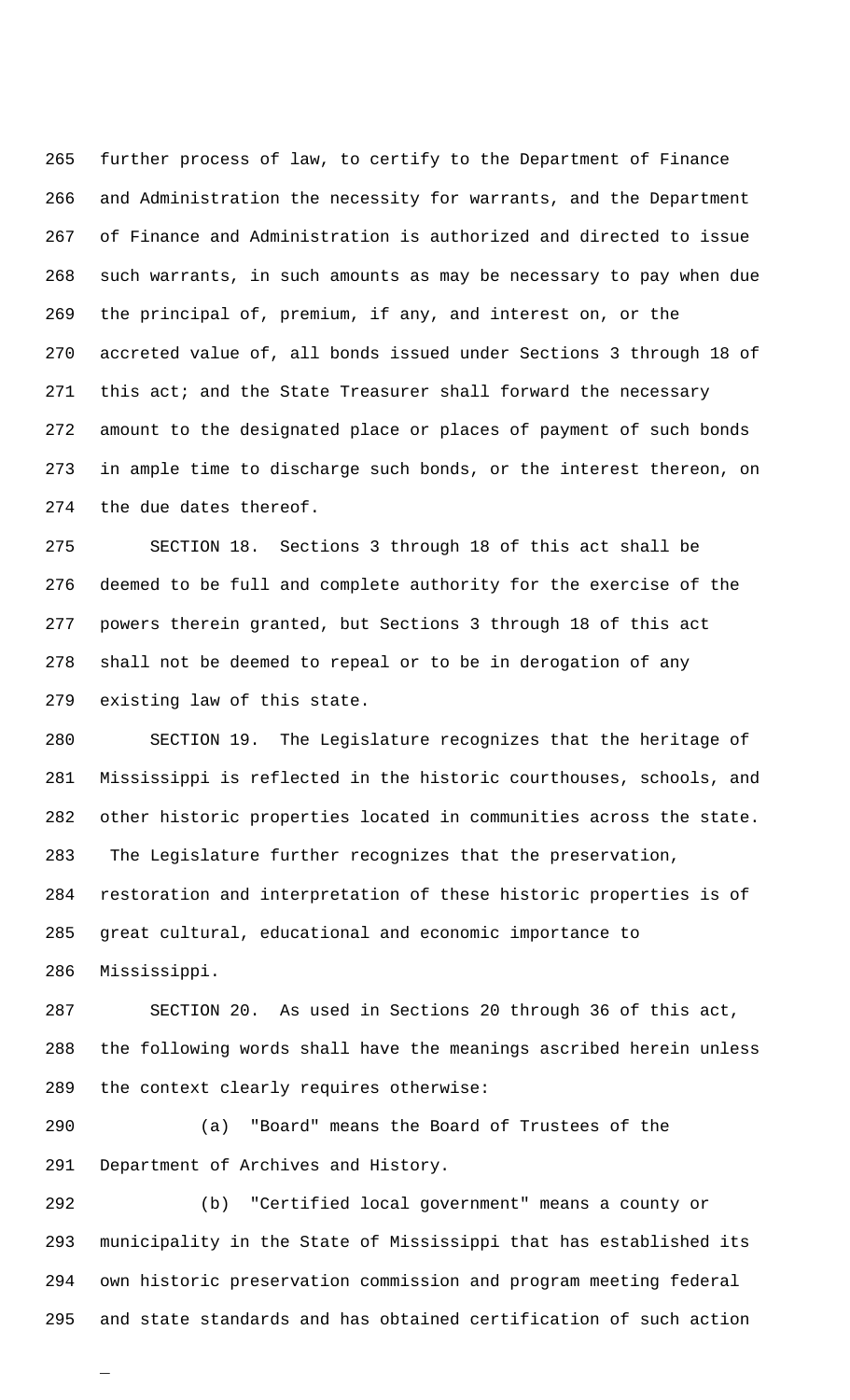from the Department of Archives and History and the National Park Service.

 (c) "Commission" means the State Bond Commission. (d) "Historic property" means a building, site, structure or monument of historical significance as defined by the Department of Archives and History.

 (e) "Interpretation" means an historical exhibit design, interpretive or commemorative marker or monument, publication, program, or other instructional techniques that present and interpret history from broad cultural and ethnic perspectives.

 (f) "State" means the State of Mississippi. SECTION 21. (1) A special fund, to be designated the "Mississippi Community Heritage Preservation Grant Fund," is created within the State Treasury. The fund shall be maintained by the State Treasurer as a separate and special fund, separate and apart from the General Fund of the state. The fund shall consist of any monies designated for deposit therein from any source, including proceeds of any state general obligation bonds issued under Sections 20 through 36 of this act. Unexpended amounts remaining in the fund at the end of a fiscal year shall not lapse into the State General Fund and any interest earned or investment earnings on amounts in the fund shall be deposited into the fund. The expenditure of monies deposited into the fund shall be under the direction of the Department of Finance and Administration, based upon recommendations of the Board of Trustees of the Department of Archives and History, and such funds shall be paid by the State Treasurer upon warrants issued by the Department of Finance and Administration. Monies deposited into such fund shall be allocated and disbursed according to the provisions of this section. If any monies in the special fund are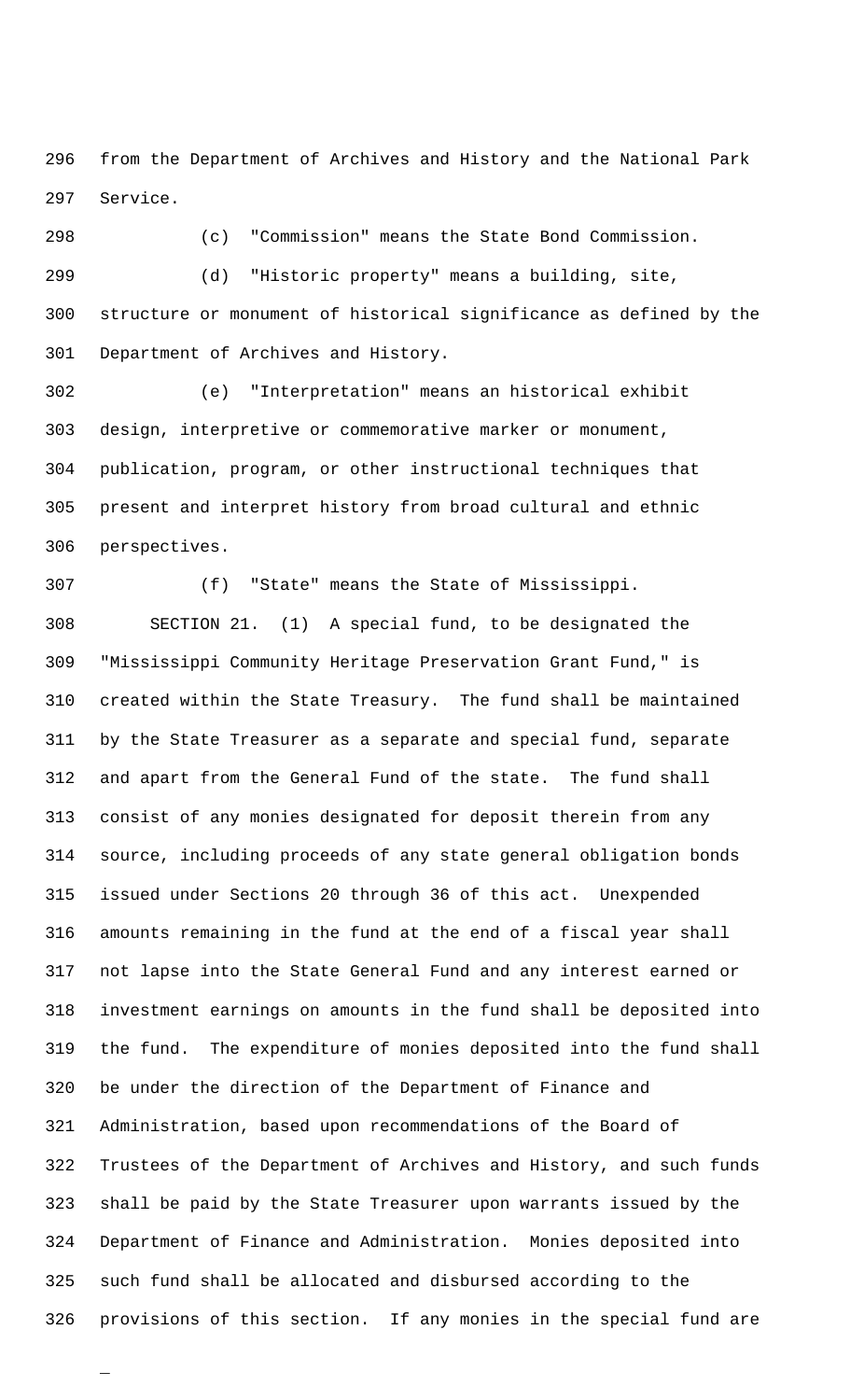derived from proceeds of bonds issued under Sections 20 through 36 of this act and are not used within four (4) years after the date such bond proceeds are deposited into the special fund, then the Department of Finance and Administration shall provide an accounting of such unused monies to the State Bond Commission. (2) Monies deposited into the fund shall be allocated and disbursed as follows:

 (a) Six Million Dollars (\$6,000,000.00) shall be allocated and disbursed as grants on a reimbursable basis through the Department of Finance and Administration, based upon the recommendations of the Board of Trustees of the Department of Archives and History, to assist county governments, municipal governments, school districts and nonprofit organizations that 340 have obtained Section  $501(c)(3)$  tax-exempt status from the United States Internal Revenue Service in helping pay the costs incurred in preserving, restoring, rehabilitating, repairing or interpreting:

\_

344 (i) Historic county courthouses; (ii) Historic school buildings; and/or (iii) Other historic properties identified by

certified local governments.

 Where possible, expenditures from the fund shall be used to match federal grants or other grants that may be accessed by the Department of Archives and History, other state agencies, county governments or municipal governments, school districts or nonprofit organizations that have obtained Section 501(c)(3) tax-exempt status from the United States Internal Revenue Service. 354 Any properties, except that described in paragraph (b) of this subsection, receiving monies pursuant to this section must be designated as "Mississippi Landmark" properties prior to selection as projects for funding under the provisions of this section.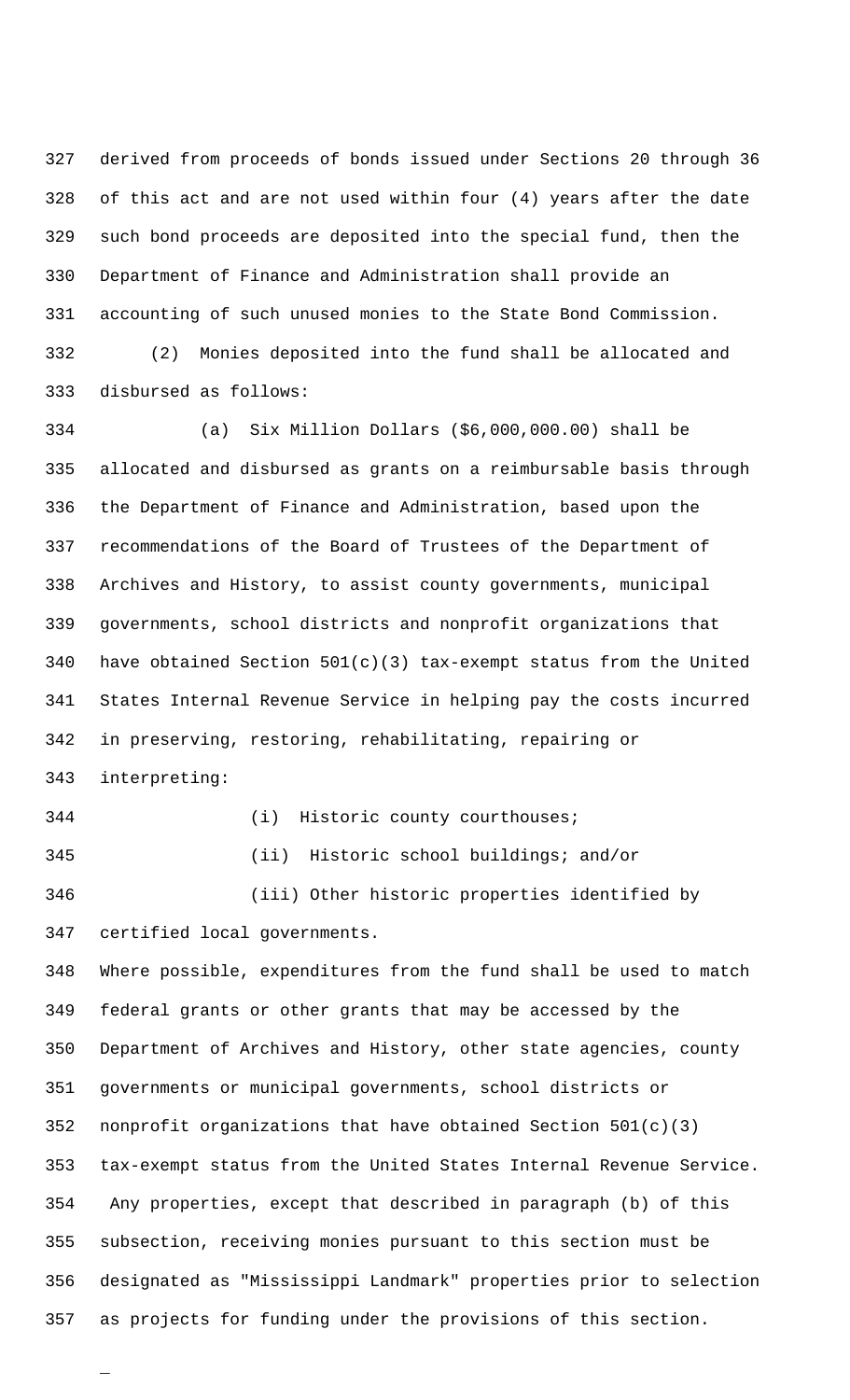(b) Two Hundred Fifty Thousand Dollars (\$250,000.00) shall be allocated and disbursed as grant funds to the Amory Regional Museum in Amory, Mississippi, to pay the costs of capital improvements, repair, renovation, furnishing and/or equipping of the museum. The disbursement of grant funds shall be contingent upon such museum providing matching funds from any source, other than the state, equal to at least Two Hundred Fifty Thousand Dollars (\$250,000.00).

 (3) The Board of Trustees of the Department of Archives and History shall receive and consider proposals from county governments, municipal governments, school districts and nonprofit organizations that have obtained Section 501(c)(3) tax-exempt status from the United States Internal Revenue Service for projects associated with the preservation, restoration, rehabilitation, repair or interpretation of (a) historic courthouses, (b) historic school buildings and/or (c) other historic properties identified by certified local governments. Proposals shall be submitted in accordance with the provisions of procedures, criteria and standards developed by the board. The board shall determine those projects to be funded and may require matching funds from any applicant seeking assistance under this section. This subsection shall not apply to any project described in subsection (2)(b) of this section.

 (4) The Department of Archives and History shall publicize the Community Heritage Preservation Grant program described in this section on a statewide basis, including the publication of the criteria and standards used by the department in selecting projects for funding. The selection of a project for funding under the provisions of this section shall be made solely upon the deliberate consideration of each proposed project on its merits. The board shall make every effort to award the grants in a manner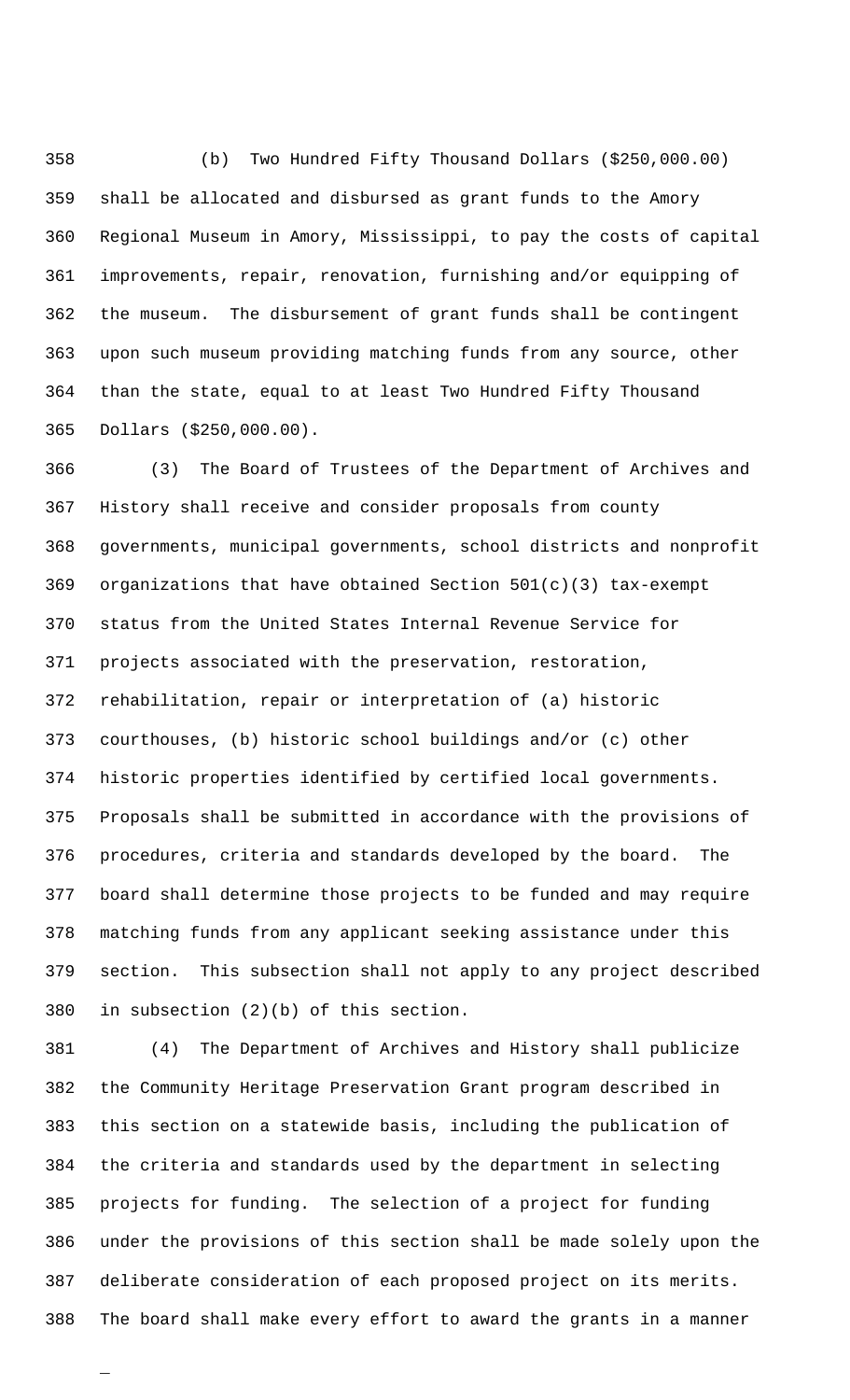that will fairly distribute the funds in regard to the geography and cultural diversity of the state. This subsection shall not apply to any project described in subsection (2)(b) of this section.

 (5) With regard to any project awarded funding under this section, any consultant, planner, architect, engineer, exhibit contracting firm, historic preservation specialist or other professional hired by a grant recipient to work on any such project shall be approved by the board before their employment by the grant recipient.

 (6) Plans and specifications for all projects initiated under the provisions of this section shall be approved by the board before the awarding of any contracts. The plans and specifications for any work involving "Mississippi Landmark" properties shall be developed in accordance with "The Secretary of the Interior's Standards for the Treatment of Historic Properties."

 SECTION 22. (1) The commission, at one time, or from time to time, may declare by resolution the necessity for issuance of general obligation bonds of the State of Mississippi to provide funds for all costs incurred or to be incurred for the purposes described in Section 21 of this act. Upon the adoption of a resolution by the Department of Finance and Administration, declaring the necessity for the issuance of any part or all of the general obligation bonds authorized by this section, the Department of Finance and Administration shall deliver a certified copy of its resolution or resolutions to the commission. Upon receipt of such resolution, the commission, in its discretion, may act as the issuing agent, prescribe the form of the bonds, advertise for and accept bids, issue and sell the bonds so authorized to be sold and do any and all other things necessary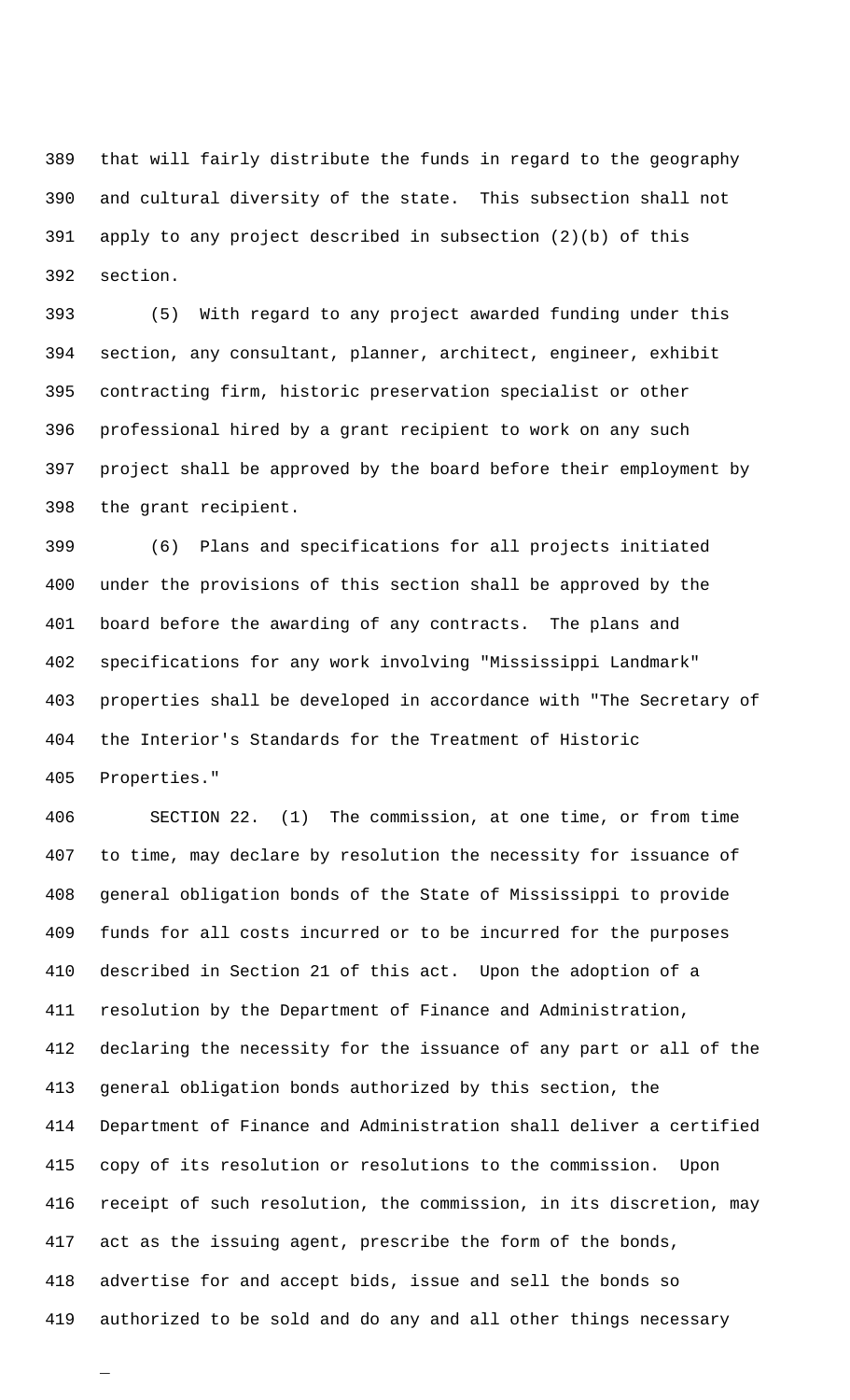and advisable in connection with the issuance and sale of such bonds. The total amount of bonds issued under Sections 20 through 36 of this act shall not exceed Six Million Two Hundred Fifty Thousand Dollars (\$6,250,000.00). The bonds authorized under Sections 20 through 36 of this act may not be issued after July 1, 2004.

 (2) The proceeds of the bonds issued pursuant to Sections 20 through 36 of this act shall be deposited into the special fund created in Section 21 of this act.

 (3) Any investment earnings on amounts deposited into the special fund created in Section 21 of this act shall be used to pay debt service on bonds issued under Sections 20 through 36 of this act, in accordance with the proceedings authorizing issuance of such bonds.

 SECTION 23. The principal of and interest on the bonds authorized under Sections 20 through 36 of this act shall be payable in the manner provided in this section. Such bonds shall bear such date or dates, be in such denomination or denominations, bear interest at such rate or rates (not to exceed the limits set forth in Section 75-17-101, Mississippi Code of 1972), be payable at such place or places within or without the State of Mississippi, shall mature absolutely at such time or times not to exceed twenty-five (25) years from date of issue, be redeemable before maturity at such time or times and upon such terms, with or without premium, shall bear such registration privileges, and shall be substantially in such form, all as shall be determined by resolution of the commission.

 SECTION 24. The bonds authorized by Sections 20 through 36 of this act shall be signed by the chairman of the commission, or by his facsimile signature, and the official seal of the commission shall be affixed thereto, attested by the secretary of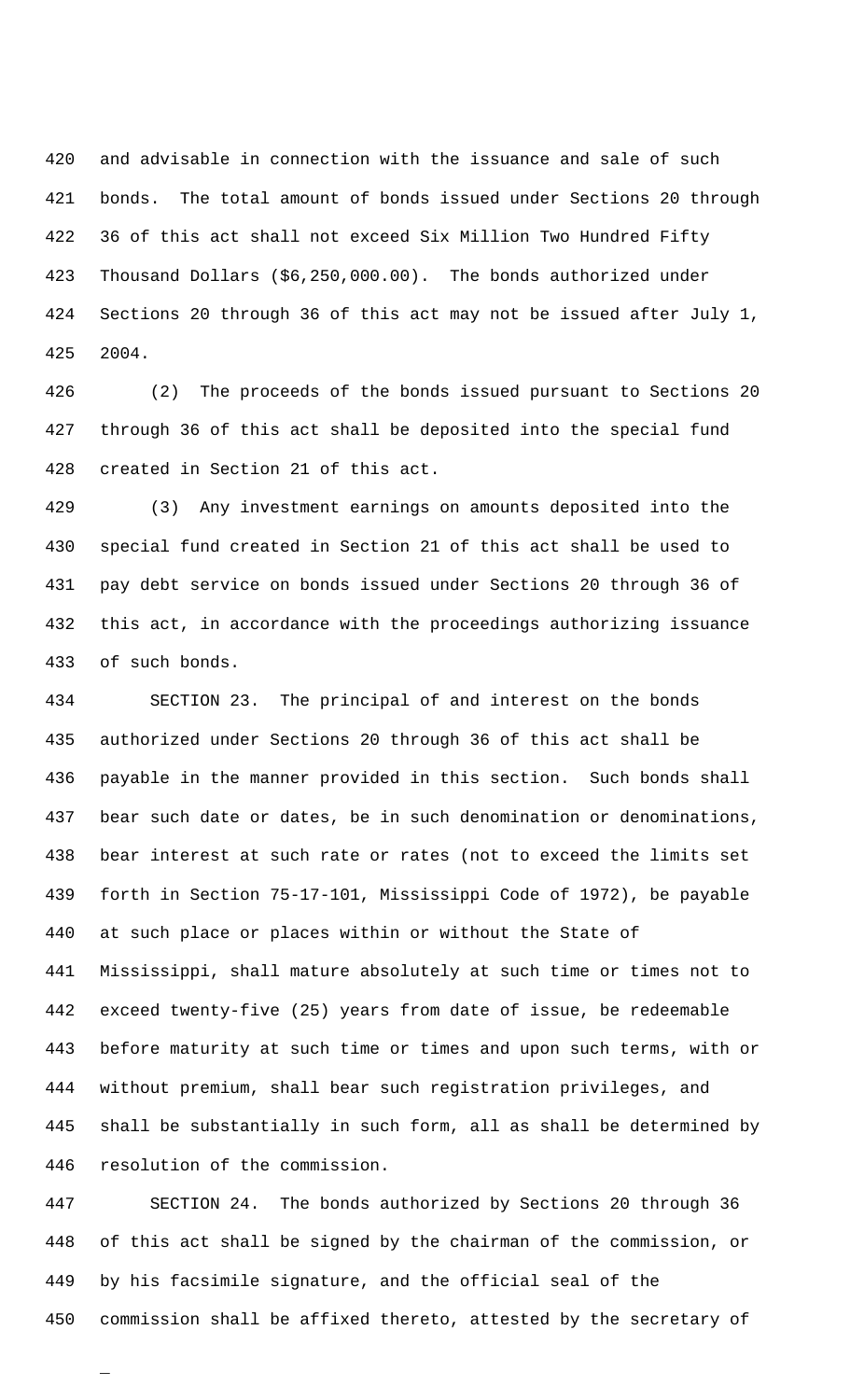the commission. The interest coupons, if any, to be attached to such bonds may be executed by the facsimile signatures of such officers. Whenever any such bonds shall have been signed by the officials designated to sign the bonds who were in office at the time of such signing but who may have ceased to be such officers before the sale and delivery of such bonds, or who may not have been in office on the date such bonds may bear, the signatures of such officers upon such bonds and coupons shall nevertheless be valid and sufficient for all purposes and have the same effect as if the person so officially signing such bonds had remained in office until their delivery to the purchaser, or had been in office on the date such bonds may bear. However, notwithstanding anything herein to the contrary, such bonds may be issued as provided in the Registered Bond Act of the State of Mississippi. SECTION 25. All bonds and interest coupons issued under the

 provisions of Sections 20 through 36 of this act have all the qualities and incidents of negotiable instruments under the provisions of the Mississippi Uniform Commercial Code, and in exercising the powers granted by Sections 20 through 36 of this act, the commission shall not be required to and need not comply with the provisions of the Mississippi Uniform Commercial Code.

 SECTION 26. The commission shall act as the issuing agent for the bonds authorized under Sections 20 through 36 of this act, prescribe the form of the bonds, advertise for and accept bids, issue and sell the bonds so authorized to be sold, pay all fees and costs incurred in such issuance and sale, and do any and all other things necessary and advisable in connection with the issuance and sale of such bonds. The commission is authorized and empowered to pay the costs that are incident to the sale, issuance and delivery of the bonds authorized under Sections 20 through 36 of this act from the proceeds derived from the sale of such bonds.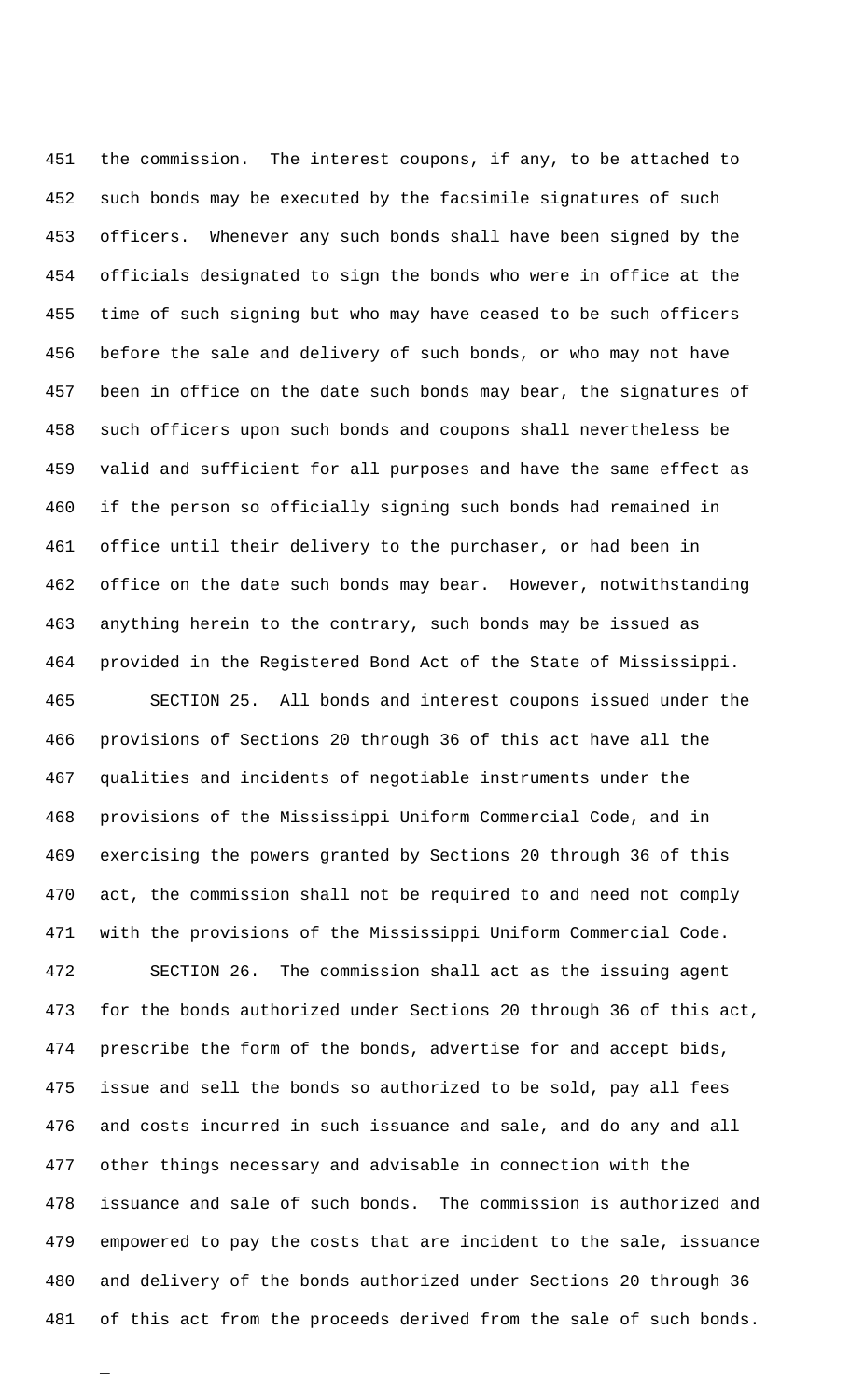482 The commission shall sell such bonds on sealed bids at public sale, and for such price as it may determine to be for the best interest of the State of Mississippi, but no such sale shall be made at a price less than par plus accrued interest to the date of delivery of the bonds to the purchaser. All interest accruing on such bonds so issued shall be payable semiannually or annually; however, the first interest payment may be for any period of not more than one (1) year.

 Notice of the sale of any such bonds shall be published at least one time, not less than ten (10) days before the date of sale, and shall be so published in one or more newspapers published or having a general circulation in the City of Jackson, Mississippi, and in one or more other newspapers or financial journals with a national circulation, to be selected by the commission.

 The commission, when issuing any bonds under the authority of Sections 20 through 36 of this act, may provide that bonds, at the option of the State of Mississippi, may be called in for payment and redemption at the call price named therein and accrued interest on such date or dates named therein.

 SECTION 27. The bonds issued under the provisions of Sections 20 through 36 of this act are general obligations of the State of Mississippi, and for the payment thereof the full faith and credit of the State of Mississippi is irrevocably pledged. If the funds appropriated by the Legislature are insufficient to pay the principal of and the interest on such bonds as they become due, then the deficiency shall be paid by the State Treasurer from any funds in the State Treasury not otherwise appropriated. All such bonds shall contain recitals on their faces substantially covering the provisions of this section.

\_

SECTION 28. Upon the issuance and sale of bonds under the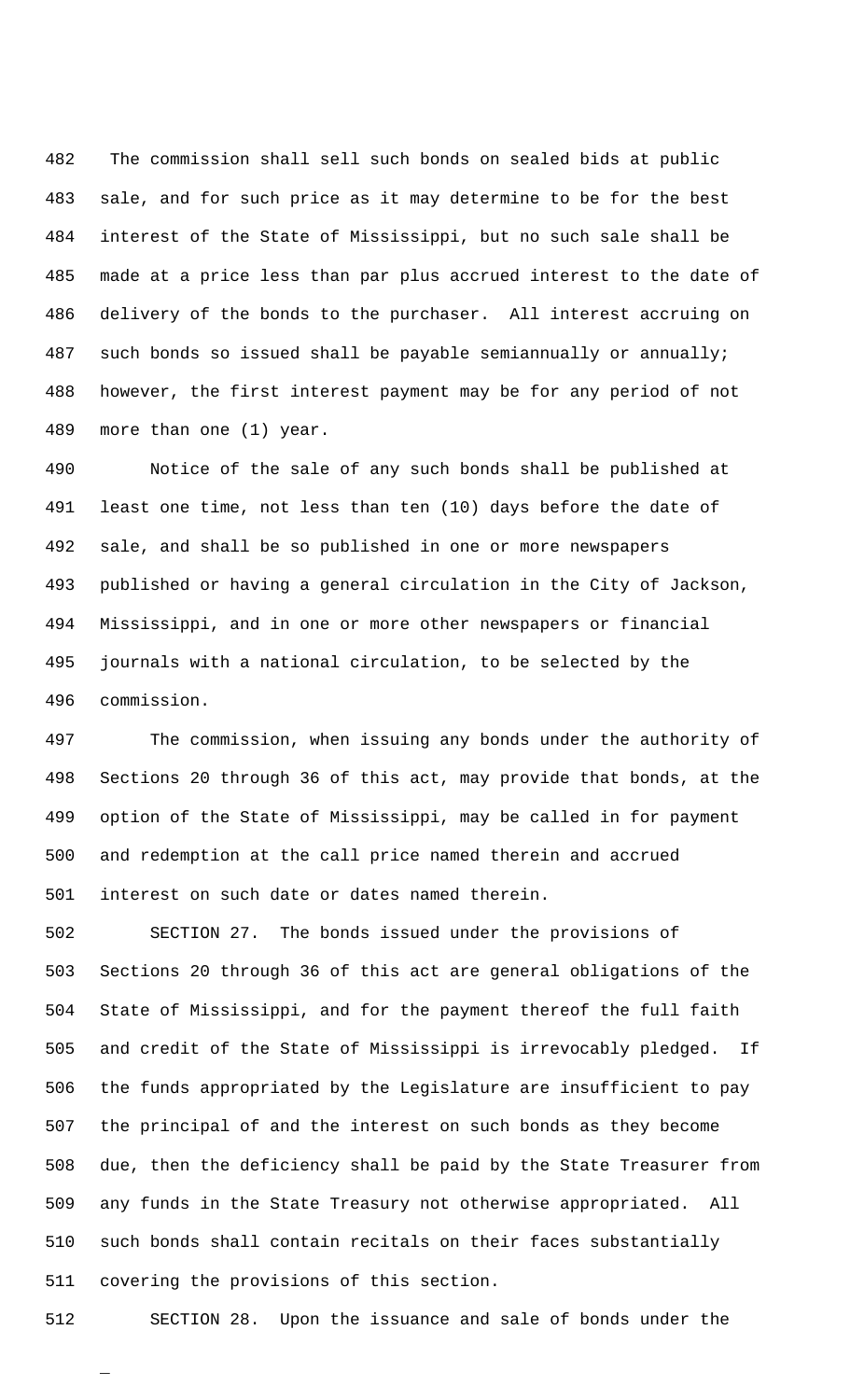provisions of Sections 20 through 36 of this act, the commission shall transfer the proceeds of any such sale or sales to the special fund created in Section 21 of this act. The proceeds of such bonds shall be disbursed solely upon the order of the Department of Finance and Administration under such restrictions, if any, as may be contained in the resolution providing for the issuance of the bonds.

 SECTION 29. The bonds authorized under Sections 20 through 36 of this act may be issued without any other proceedings or the happening of any other conditions or things other than those proceedings, conditions and things which are specified or required by Sections 20 through 36 of this act. Any resolution providing for the issuance of bonds under the provisions of Sections 20 through 36 of this act shall become effective immediately upon its adoption by the commission, and any such resolution may be adopted at any regular or special meeting of the commission by a majority of its members.

 SECTION 30. The bonds authorized under the authority of Sections 20 through 36 of this act may be validated in the Chancery Court of the First Judicial District of Hinds County, Mississippi, in the manner and with the force and effect provided by Chapter 13, Title 31, Mississippi Code of 1972, for the validation of county, municipal, school district and other bonds. 536 The notice to taxpayers required by such statutes shall be published in a newspaper published or having a general circulation in the City of Jackson, Mississippi.

 SECTION 31. Any holder of bonds issued under the provisions of Sections 20 through 36 of this act or of any of the interest coupons pertaining thereto may, either at law or in equity, by suit, action, mandamus or other proceeding, protect and enforce any and all rights granted under Sections 20 through 36 of this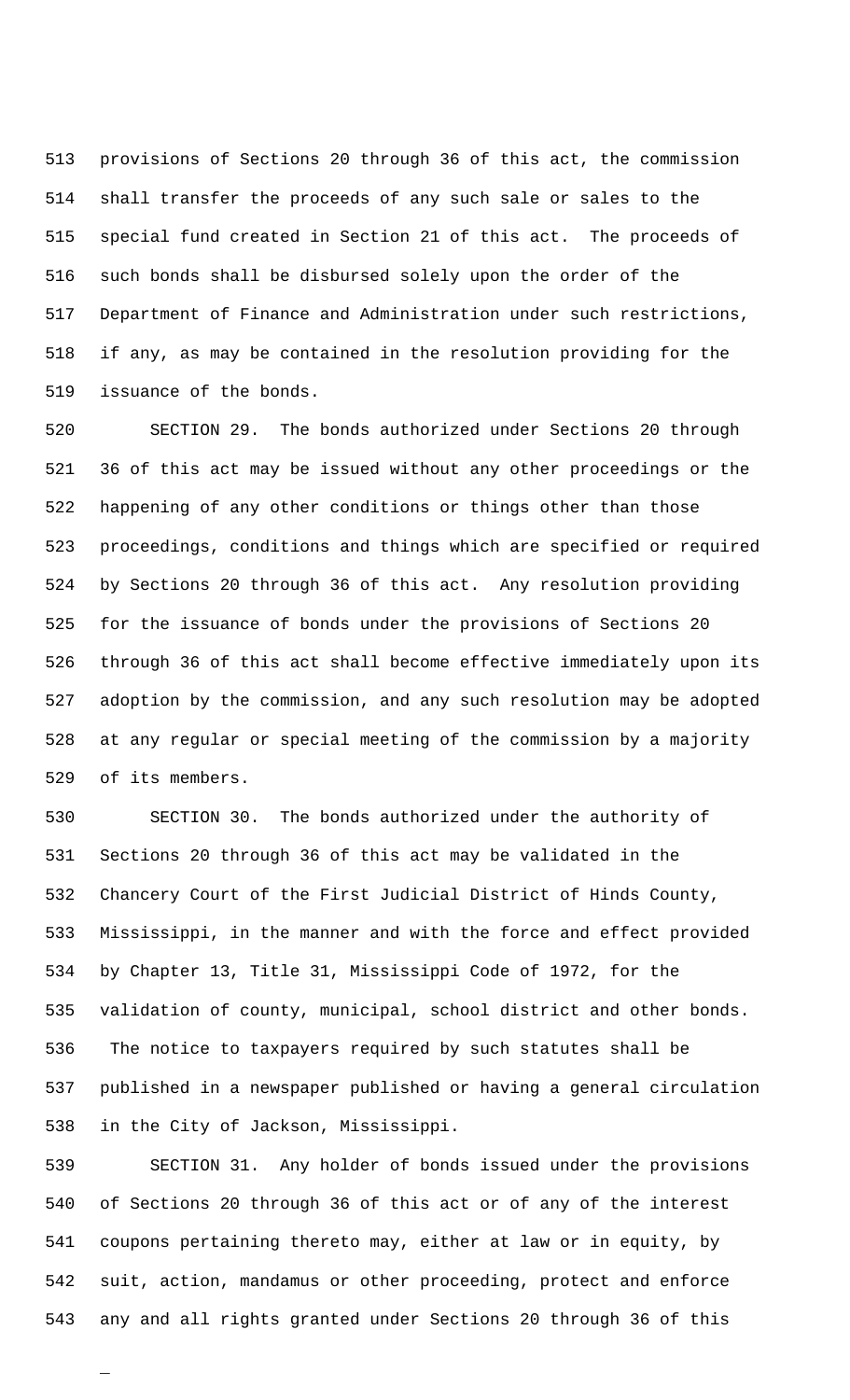act, or under such resolution, and may enforce and compel performance of all duties required by Sections 20 through 36 of this act to be performed, in order to provide for the payment of bonds and interest thereon.

 SECTION 32. All bonds issued under the provisions of Sections 20 through 36 of this act shall be legal investments for trustees and other fiduciaries, and for savings banks, trust companies and insurance companies organized under the laws of the State of Mississippi, and such bonds shall be legal securities which may be deposited with and shall be received by all public officers and bodies of this state and all municipalities and political subdivisions for the purpose of securing the deposit of public funds.

 SECTION 33. Bonds issued under the provisions of Sections 20 through 36 of this act and income therefrom shall be exempt from all taxation in the State of Mississippi.

 SECTION 34. The proceeds of the bonds issued under Sections 20 through 36 of this act shall be used solely for the purposes herein provided, including the costs incident to the issuance and sale of such bonds.

 SECTION 35. The State Treasurer is authorized, without further process of law, to certify to the Department of Finance and Administration the necessity for warrants, and the Department of Finance and Administration is authorized and directed to issue such warrants, in such amounts as may be necessary to pay when due the principal of, premium, if any, and interest on, or the accreted value of, all bonds issued under Sections 20 through 36 571 of this act; and the State Treasurer shall forward the necessary amount to the designated place or places of payment of such bonds in ample time to discharge such bonds, or the interest thereon, on the due dates thereof.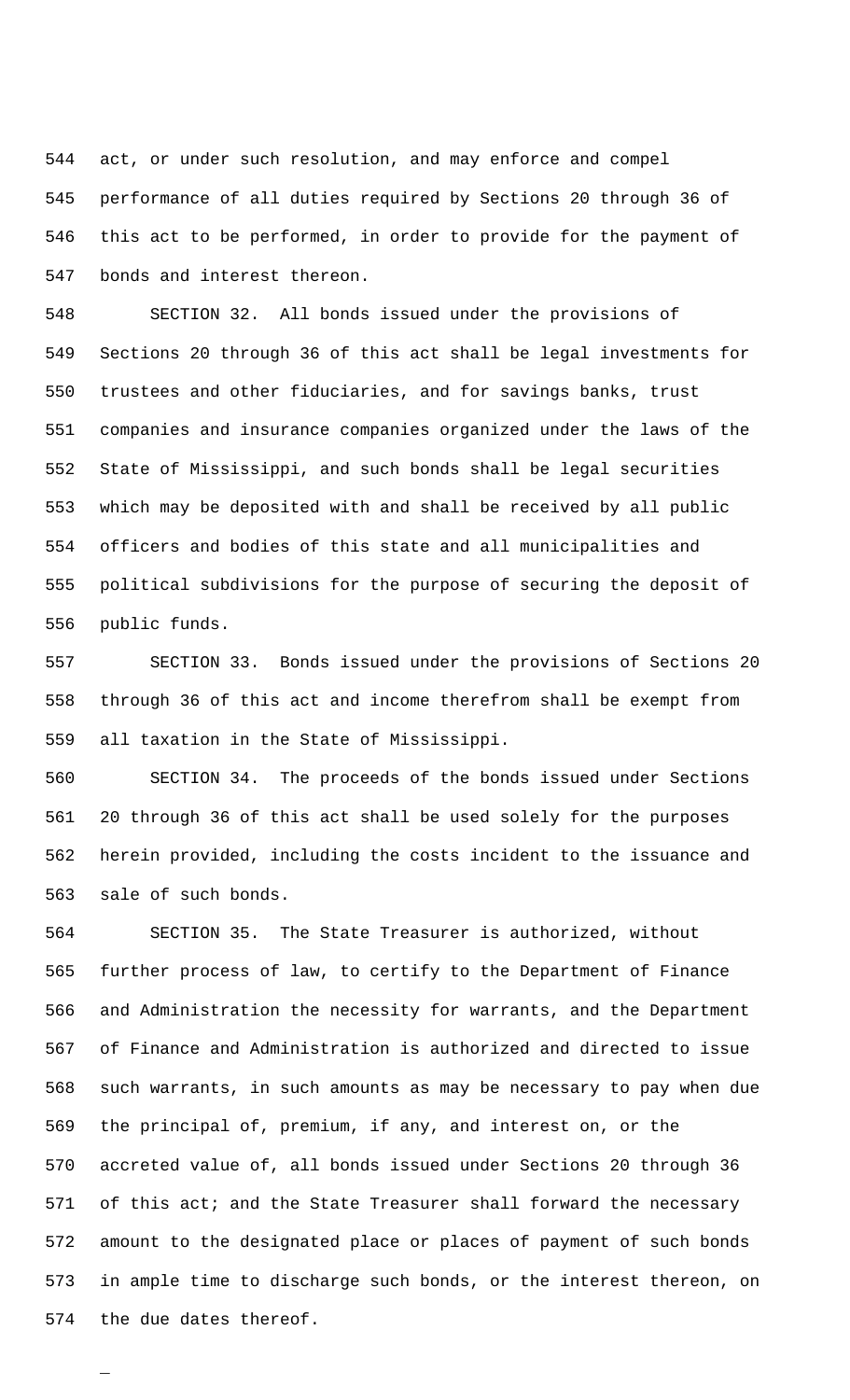SECTION 36. Sections 20 through 36 of this act shall be deemed to be full and complete authority for the exercise of the powers herein granted, but Sections 20 through 36 of this act shall not be deemed to repeal or to be in derogation of any existing law of this state.

 SECTION 37. This act shall take effect and be in force from and after its passage.

**Further, amend by striking the title in its entirety and inserting in lieu thereof the following:**

1 AN ACT TO CREATE THE MISSISSIPPI CULTURAL DEVELOPMENT ACT; TO CREATE A SPECIAL FUND IN THE STATE TREASURY TO BE DESIGNATED AS THE "BUILDING FUND FOR THE ARTS"; TO AUTHORIZE MONEY FROM ANY SOURCE TO BE DEPOSITED INTO THE FUND; TO PROVIDE THAT MONEY DEPOSITED INTO THE FUND SHALL BE DISBURSED, IN THE DISCRETION OF THE MISSISSIPPI ARTS COMMISSION, TO PROVIDE GRANTS TO NONPROFIT ORGANIZATIONS OR UNITS OF LOCAL GOVERNMENT, TO PAY THE COSTS OF REPAIR, UPGRADING, EXPANSION, RENOVATION OR ENHANCEMENT OF EXISTING BUILDINGS OR FACILITIES FOR THE PRESENTATION, TEACHING OR EXHIBITION OF THE ARTS AND FURNITURE, EQUIPMENT AND/OR TECHNOLOGY FOR SUCH BUILDINGS OR FACILITIES, OR THE COSTS OF THE DEVELOPMENT, CONSTRUCTION, EQUIPPING AND FURNISHING OF AN ENTERTAINMENT AND FILM CENTER AND MUSEUM AND COMPLETION OF A SOUND STAGE PROJECT; TO PROVIDE THAT THE ENTITY TO WHICH SUCH GRANTS ARE MADE SHALL PROVIDE MATCHING FUNDS EQUAL TO 40% OF THE PROPOSED PROJECT COST IN ORDER TO BE ELIGIBLE FOR A GRANT UNDER THIS ACT; TO PROVIDE FOR THE ISSUANCE OF \$7,000,000.00 IN STATE GENERAL OBLIGATION BONDS TO PROVIDE FUNDS FOR THE BUILDING FUND FOR THE ARTS; TO AUTHORIZE THE ISSUANCE OF STATE GENERAL OBLIGATION BONDS FOR THE PURPOSE OF PROVIDING FUNDS FOR GRANT ASSISTANCE FOR THE PRESERVATION AND RESTORATION OF HISTORIC COUNTY COURTHOUSES IN MISSISSIPPI, FOR GRANT ASSISTANCE FOR THE PRESERVATION AND RESTORATION OF HISTORIC SCHOOL BUILDINGS IN MISSISSIPPI, FOR GRANT ASSISTANCE TO MISSISSIPPI CERTIFIED LOCAL GOVERNMENTS FOR THE PRESERVATION, RESTORATION, DEVELOPMENT AND INTERPRETATION OF HISTORIC PROPERTIES IDENTIFIED BY THOSE GOVERNMENTS; AND TO PROVIDE GRANT FUNDS, CONTINGENT UPON RECEIPT OF MATCHING FUNDS, TO THE AMORY REGIONAL MUSEUM IN AMORY, MISSISSIPPI, TO PAY THE COSTS OF CAPITAL IMPROVEMENTS, REPAIR, RENOVATION, FURNISHING AND/OR EQUIPPING OF THE MUSEUM; AND FOR RELATED PURPOSES.